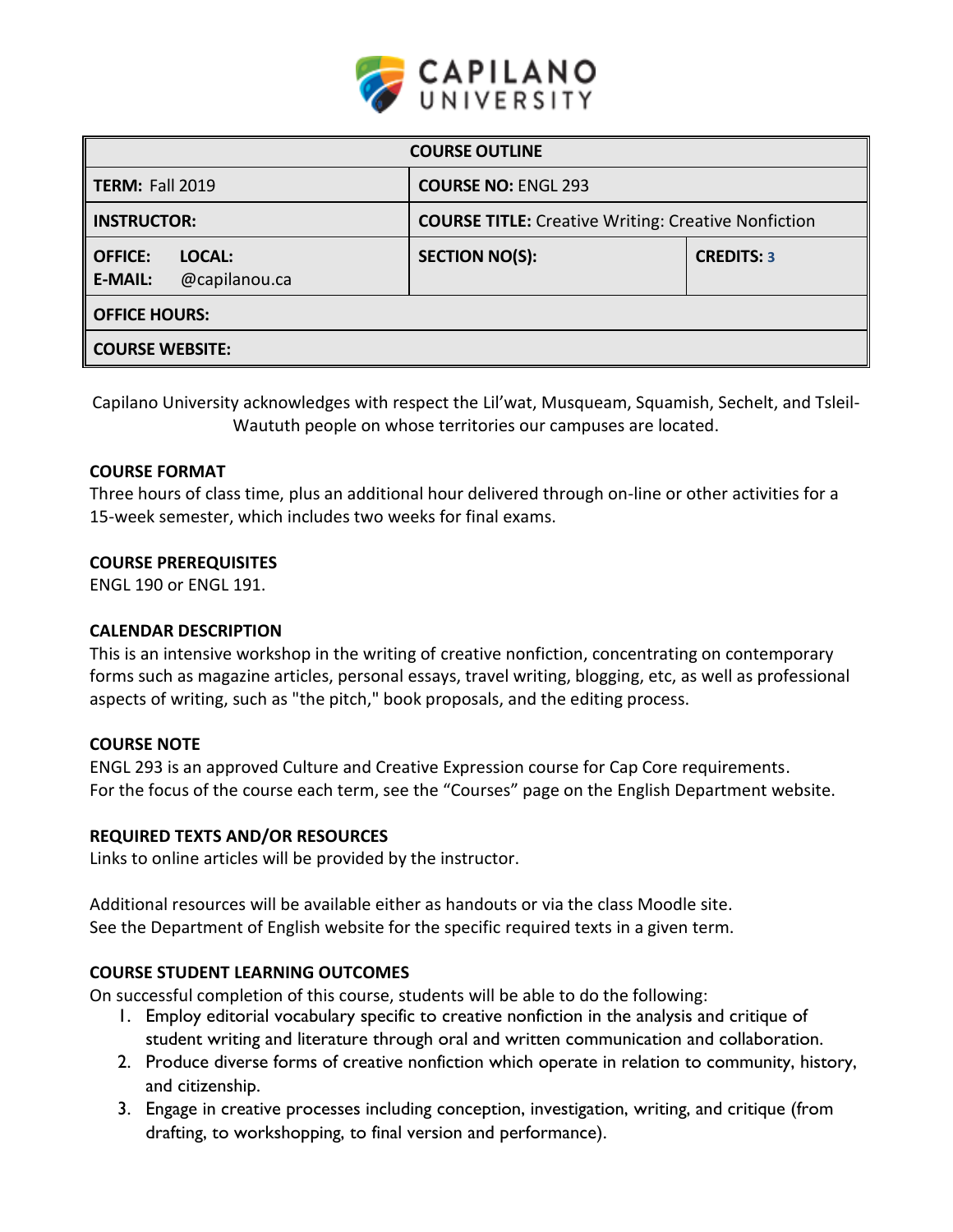- 4. Interpret diverse creative nonfictional forms from multiple perspectives (e.g. artistic, historical, Indigenous, literary, scientific, theoretical, multi-lingual).
- 5. Demonstrate the connection between modes of creative nonfiction and the ideas, traditions, and belief systems they engage.
- 6. Curate a professional performance piece.

Students who complete this Culture and Creative Expression course will be able to do the following:

- 1. Engage in creative processes including conception, investigation, execution, and ongoing critical analysis.
- 2. Identify, analyze, and critique the elements of a form of expression using its specific vocabulary.
- 3. Explain or demonstrate the connection between various events, ideas, traditions, and belief systems and the modes in which they are artistically or culturally expressed.
- 4. Interpret diverse forms of creative expression from different perspectives (e.g. artistic, historical, Indigenous, literary, scientific, philosophical).

## **COURSE CONTENT**

See the Department of English website for the specific course content/readings in a given term.

| Week 1    | Introduction: creative nonfiction and its genres                                       |  |  |
|-----------|----------------------------------------------------------------------------------------|--|--|
| Week 2    | <b>The Basics: The Moth</b><br>What is a story?<br><b>Act structions</b>               |  |  |
| Week 3    | <b>The Basics: The Moth</b><br><b>Building scenes</b>                                  |  |  |
| Week 4    | <b>The Basics: The Moth</b><br>Style, sentence, and voice                              |  |  |
| Week 5    | <b>Immersion Journalism: Rent a Friend</b><br>Doing vs. reporting<br>Pitching guidance |  |  |
| Weeks 6-7 | <b>Immersion pitching sessions</b>                                                     |  |  |
| Week 8    | <b>Immersion: Radical Honesty</b><br>Constraint as story                               |  |  |
| Week 9    | <b>Profile: Kareem</b><br>Representing character                                       |  |  |
| Week 10   | <b>Profile: Surfer Girls</b><br>Reporting subculture                                   |  |  |
| Week 11   | <b>Profile: Blind Safari</b>                                                           |  |  |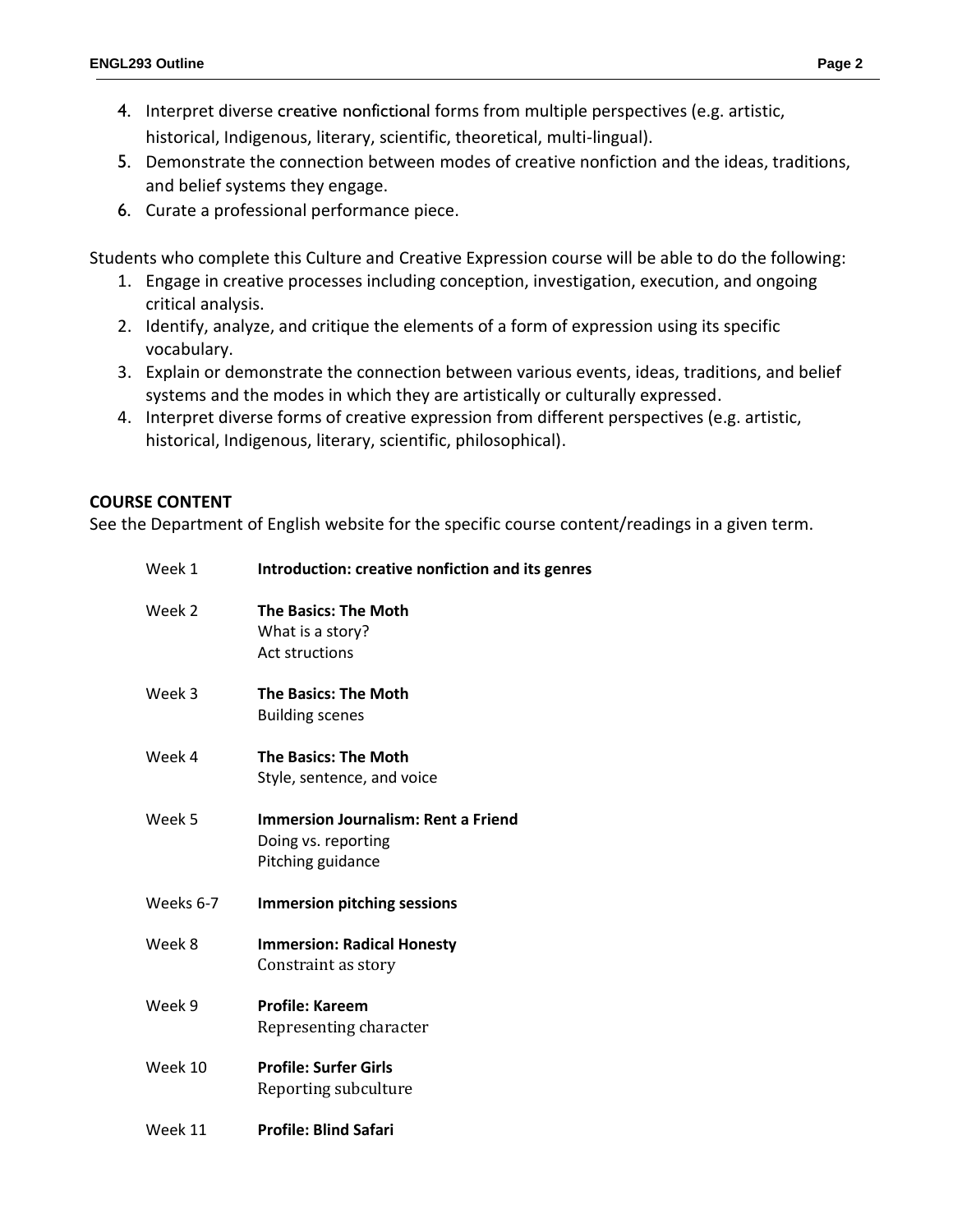Making dramatic questions

#### Weeks 12-13 **Review, editing, revision, performances**

Weeks 14-15 Final Exam period

# **EVALUATION PROFILE** \* Written Exercises\*\* 20-50% Quizzes **0-10%** Presentation or Student-led Discussion 0-10% Midterm written nonfiction performance piece 20-35% Final nonfiction performance piece 20-35% Participation 20% **Total** 100%

- \* To include one graded assignment returned prior to the withdrawal date.
- No single assignment to be worth more than 35% of the final grade.

## **ASSIGNMENTS**

The assignment structure for this course is determined by the instructor in accordance with the learning outcomes outlined above. Please refer to the course syllabus for a more detailed breakdown.

**Written Assignments:** This course will include a combination of short written assignments (e.g. reflective statements, writing prompts, in-class and out of class exercises, reading notes, critiques, reading responses, etc.).

## **Tests and Quizzes:**

This course may include quizzes (e.g. pop quiz, reading quiz). The format of the quizzes will be determined by the instructor.

## **Presentation or Student-led Discussion**

This course may include a presentation or student-led discussion component.

## **Performance:**

This course will include a written nonfiction performance piece component in the style of The Moth, to be performed as a part of class. Detailed instructions will be provided in class.

## **Participation:**

Participation grades are based on the consistency, quality, and frequency of contributions to class discussions and workshops. Consistency means attending every class, maintaining a positive and respectful presence in the classroom, and actively contributing to the critical conversations in workshops on a regular basis. Quality means demonstrating respect for peers and their contributions; listening attentively when others are speaking; and participating in all activities with an open and inquisitive mind.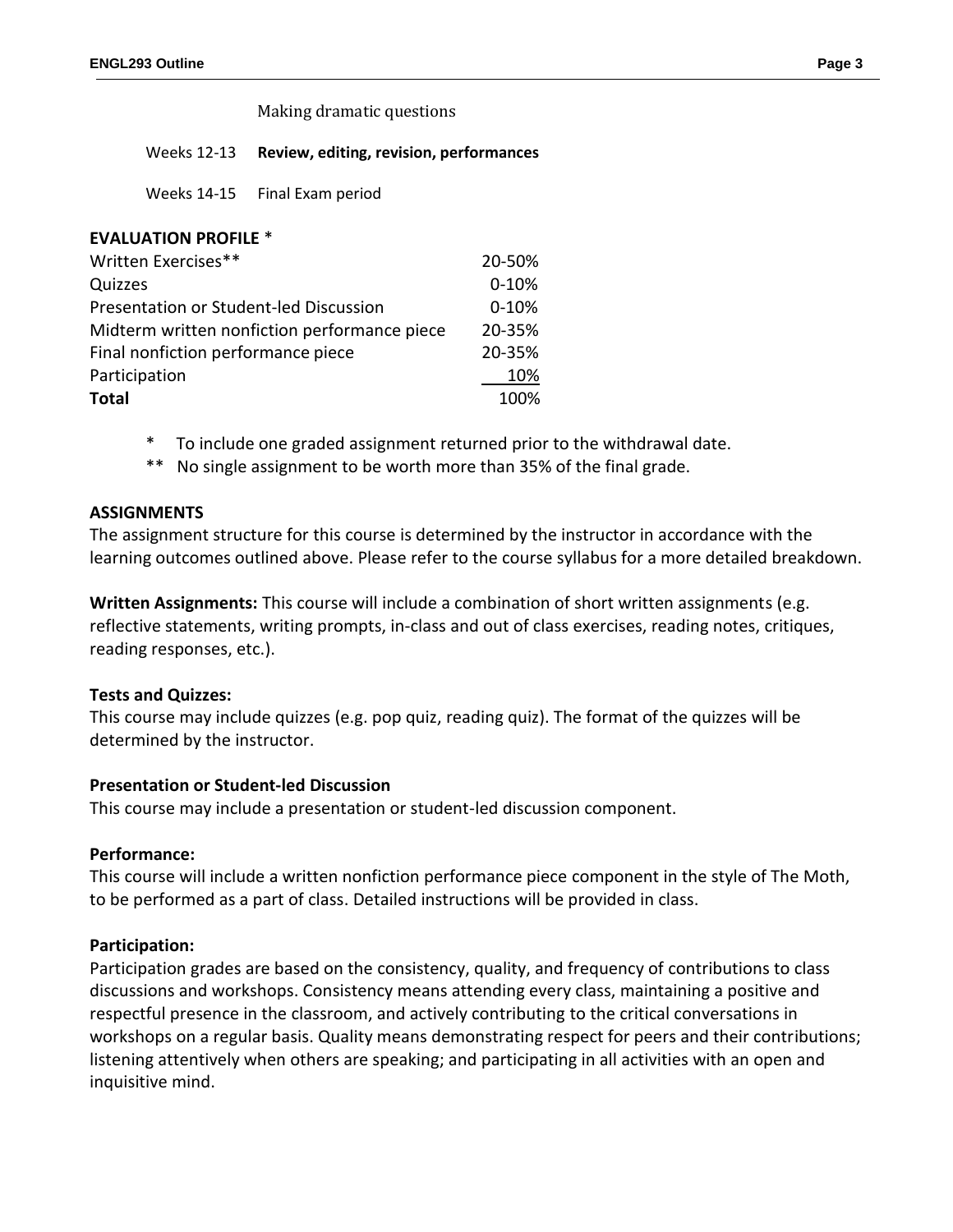#### **GRADING PROFILE**

|     |             |                               | A+ = 90-100   B+ = 77-79   C+ = 67-69   D = 50-59 |  |
|-----|-------------|-------------------------------|---------------------------------------------------|--|
| l A | = 85-89     |                               | $  B = 73-76   C = 63-66   F = 0-49$              |  |
|     | $A - 80-84$ | $  B - = 70-72   C - = 60-62$ |                                                   |  |

#### **Incomplete Grades**

Grades of Incomplete "I" are assigned only in exceptional circumstances when a student requests extra time to complete their coursework. Such agreements are made only at the request of the student, who is responsible to determine from the instructor the outstanding requirements of the course.

## **Late Assignments**

Assignments are due at the beginning of the class on the due date listed. If you anticipate handing in an assignment late, please consult with your instructor beforehand.

## **Missed Exams/Quizzes/Labs etc.**

Make-up exams, quizzes and/or tests are given at the discretion of the instructor. They are generally given only in medical emergencies or severe personal crises. Some missed labs or other activities may not be able to be accommodated. Please consult with your instructor.

#### **Attendance**

This course is built around an active classroom component. Attendance in all class meetings is therefore strongly advised. Students not attending class regularly will be at a considerable disadvantage. Official university policy on attendance is found in the Calendar.

## **English Usage**

Students are expected to proofread all written work for any grammatical, spelling and stylistic errors.

## **Electronic Devices**

Students may use electronic devices during class for note-taking only.

## **On-line Communication**

Outside of the classroom, instructors will (if necessary) communicate with students using either their official Capilano University email or Moodle. Official communication between Capilano University and students is delivered to students' Capilano University email addresses only.

## **UNIVERSITY OPERATIONAL DETAILS**

#### **Tools for Success**

Many services are available to support student success for Capilano University students. A central navigation point for all services can be found at: [https://www.capilanou.ca/student-life/academic](https://www.capilanou.ca/student-life/academic-support/)[support/](https://www.capilanou.ca/student-life/academic-support/)

## **Capilano University Security: download the [CapU Mobile Safety App](https://www.capilanou.ca/services/safety-security/CapU-Mobile-Safety-App/)**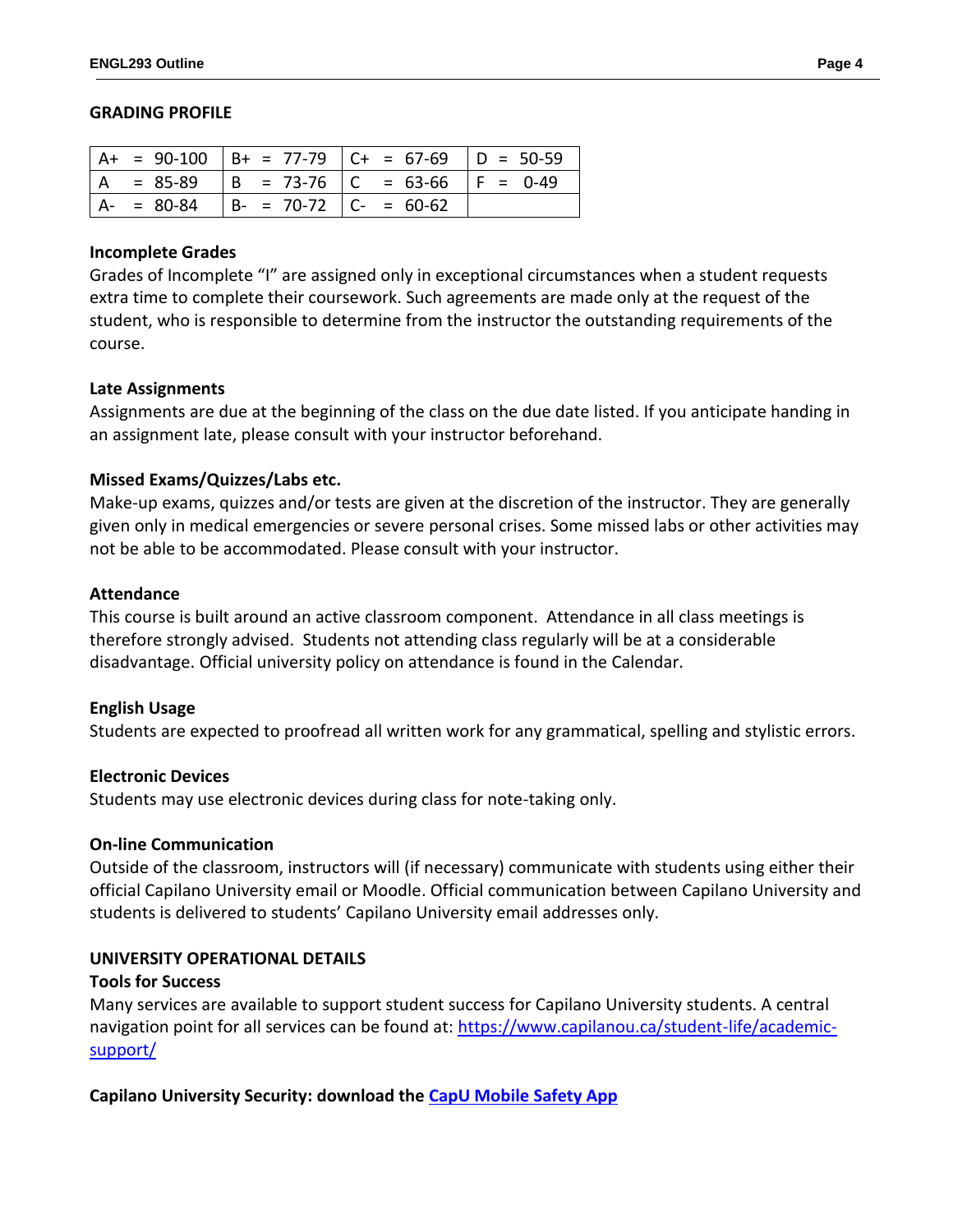# **Policy Statement (S2009-06)**

Capilano University has policies on Academic Appeals (including appeal of final grade), Student Conduct, Academic Integrity, Academic Probation and other educational issues. These and other policies are available on the University website.

# **Academic Integrity (S2017-05)**

Any instance of academic dishonesty or breach of the standards of academic integrity is serious and students will be held accountable for their actions, whether acting alone or in a group. See policy and procedure S2017-05 Academic Integrity for more information: https://www.capilanou.ca/aboutcapu/governance/policies/

Violations of academic integrity, including dishonesty in assignments, examinations, or other academic performances, are prohibited and will be handled in accordance with the Student Academic Integrity Procedures.

**Academic dishonesty** is any act that breaches one or more of the principles of academic integrity. Acts of academic dishonesty may include but are not limited to the following types:

**Cheating**: Using or providing unauthorized aids, assistance or materials while preparing or completing assessments, or when completing practical work (in clinical, practicum, or lab settings), including but not limited to the following:

- Copying or attempting to copy the work of another during an assessment;
- Communicating work to another student during an examination;
- Using unauthorized aids, notes, or electronic devices or means during an examination;
- Unauthorized possession of an assessment or answer key; and/or,
- Submitting of a substantially similar assessment by two or more students, except in the case where such submission is specifically authorized by the instructor.

**Fraud**: Creation or use of falsified documents.

**Misuse or misrepresentation of sources**: Presenting source material in such a way as to distort its original purpose or implication(s); misattributing words, ideas, etc. to someone other than the original source; misrepresenting or manipulating research findings or data; and/or suppressing aspects of findings or data in order to present conclusions in a light other than the research, taken as a whole, would support.

**Plagiarism**: Presenting or submitting, as one's own work, the research, words, ideas, artistic imagery, arguments, calculations, illustrations, or diagrams of another person or persons without explicit or accurate citation or credit.

**Self-Plagiarism**: Submitting one's own work for credit in more than one course without the permission of the instructors, or re-submitting work, in whole or in part, for which credit has already been granted without permission of the instructors.

**Prohibited Conduct**: The following are examples of other conduct specifically prohibited: